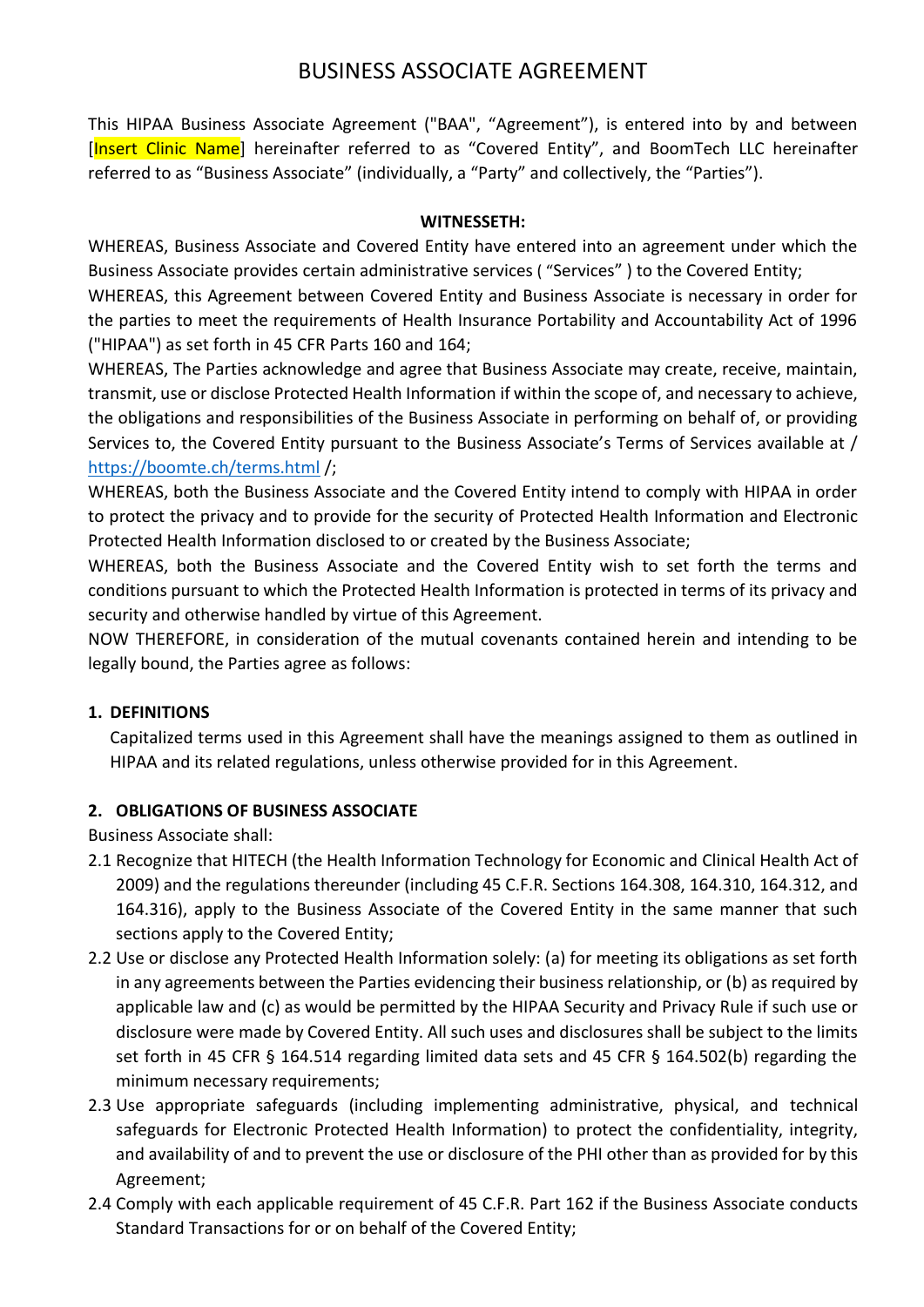- 2.5 The Business Associate agrees to report to the Covered Entity within ten (10) business days of becoming aware of any use or disclosure of Protected Health Information not provided for by this Agreement;
- 2.6 Ensure that any subcontractors or agents who receive or are exposed to Protected Health Information (whether in electronic or other format) are explained the Business Associate obligations under this paragraph and agree to the same restrictions and conditions;
- 2.7 Make available Protected Health Information in accordance with the individual's rights as required under the HIPAA regulations;
- 2.8 Account for Protected Health Information disclosures for up to the past six (6) years as requested by Covered Entity, which shall include: (a) dates of disclosure, (b) names of the entities or persons who received the PHI, (c) a brief description of the PHI disclosed, and (d) a brief statement of the purpose and basis of such disclosure;
- 2.9 Incorporate any amendments or corrections to Protected Health Information when notified by Covered Entity or enter into a Business Associate Agreement or other necessary agreements to comply with HIPAA.

# **3. OBLIGATIONS OF COVERED ENTITY**

Covered Entity shall:

- 3.1 Be responsible for implementing appropriate privacy and security safeguards in order to protect Protected Health Information in compliance with HIPAA and this BAA;
- 3.2 Not include Protected Health Information in any services that are not or cannot be HIPAA compliant,
- 3.3 Encrypt all Protected Health Information stored or transmitted outside the Services.
- 3.4 Obtain any necessary authorizations and permissions that may be required under applicable law prior to placing Protected Health Information on the Services.
- 3.5 Notify the Business Associate of any restriction to the use or disclosure of Protected Health Information that the Covered Entity has agreed to in accordance with 45 C.F.R. § 164.522, to the extent that such restriction may affect the Business Associate's use or disclosure of Protected Health Information.
- 3.6 Customer shall not request or cause Business Associate to make a Use or Disclosure of Protected Health Information in a manner that does not comply with HIPAA or this BAA.

# **4. TERM**

The term of this BAA will be applicable on the date of last signature by the Parties and shall remain in force and effect until terminated pursuant to Section 5 hereinbelow.

# **5. TERMINATION**

- 5.1 Notwithstanding any other provision of this Agreement, either Party may terminate this Agreement upon material breach of this Agreement by the other Party provided that the breaching Party does not cure such breach within thirty (30) days of notice of the breach.
- 5.2 If neither cure nor termination is feasible, the Covered Entity shall report the breach to the Secretary.
- 5.3 Covered Entity or Business Associate may commence termination of this Agreement by providing 60 days prior written notice of termination to the other Party.
- 5.4 This Agreement will automatically terminate without any further action of the Parties upon the termination of the Services provided by the Business Associate to or on behalf of the Covered Entity.